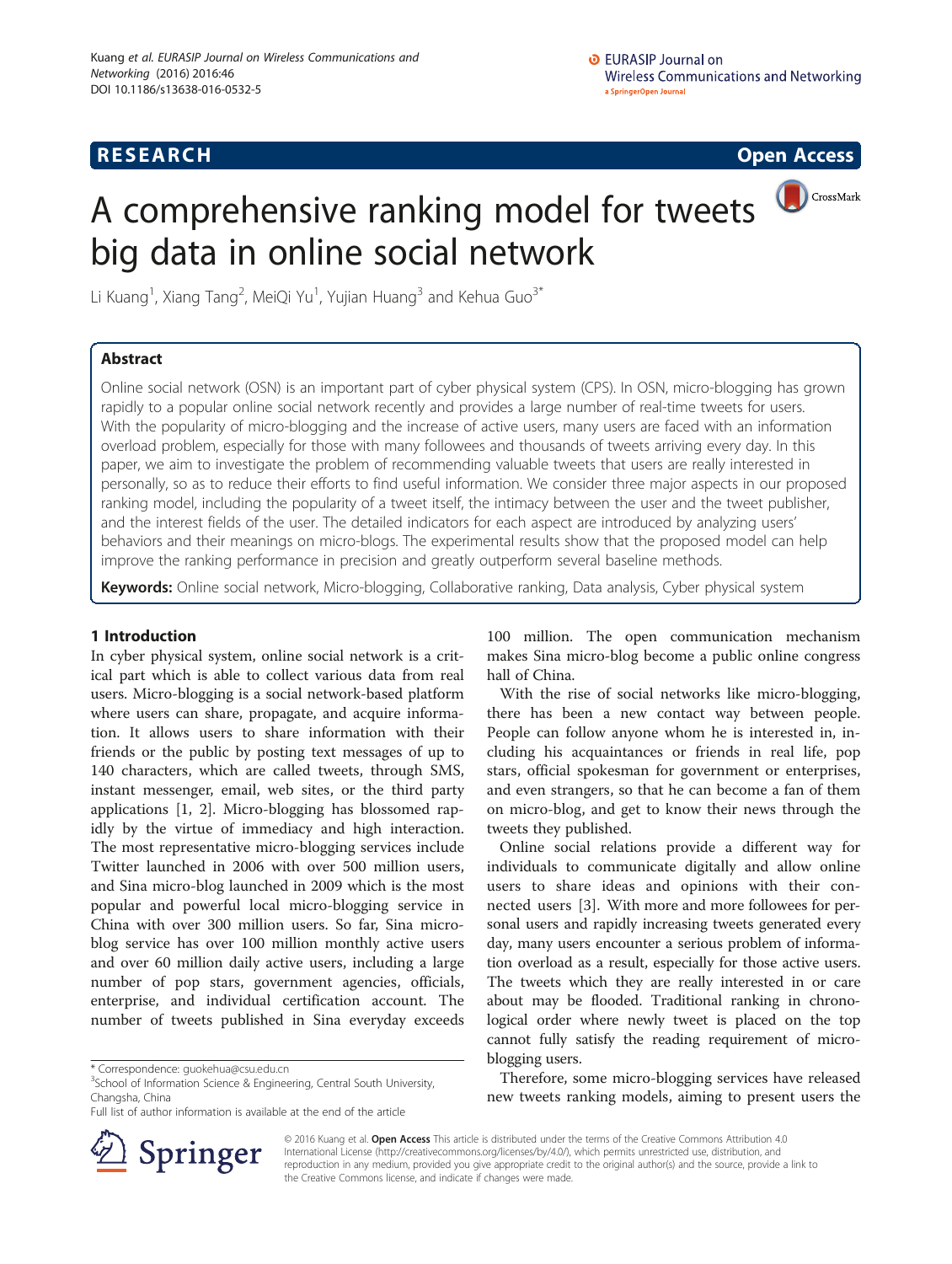tweets that they may be willing to see on top, for example, the tweets published by acquaintances or the ones he likes. Some ranking model can even merge the tweets with similar or the same contents, so as to avoid passive flooding, while some ranking model helps users filter tweets according to their followers, tags, and tweet contents.

The performance of the tweets ranking model becomes so important, since users have been accustomed to the timeline-based model where newly tweet is placed on the top. If the users cannot feel the obvious improvement of reading efficiency, they may then feel the uncomfortableness of usage obviously; moreover, they may feel the tweets that they are reading are totally controlled by the service provider. It can be said that the intelligence of the personalized tweets ranking model determines the success or failure of a tweet service.

Therefore, in this paper, we aim to further investigate the problem of recommending valuable tweets that users are really interested in personally, so as to reduce their efforts to find useful information. Many kinds of information can be available for help ranking and recommending, and we consider three major aspects, including the popularity of a tweet itself, the intimacy between the user and the tweet publisher, and the interest fields of the user. We look into the detailed indicators for each aspect by analyzing users' behaviors and their meanings on micro-blogs. And based on the indicators for all aspects, we propose a comprehensive ranking model to capture personal interests. A series of experiments are conducted on the dataset from Sina micro-blog compared with two baseline methods. The experimental results show the proposed model can help improve the ranking performance in precision and greatly outperform the baseline methods.

The remainder of the paper is organized as follows. Related work is discussed in Section 2. The ranking model including the three aspects and their detailed indicators is introduced in Section [3.](#page-2-0) The experiment preparation and results are shown in Section [4](#page-5-0). And finally, we conclude the paper in Section [5](#page-7-0).

#### 2 Related work

With the popularity of micro-blogging and the increase of active users, many users are faced with an information overload problem. It becomes an important challenge to rank and recommend the tweets that users are really interested in on top.

Most micro-blogging services present tweets in reverse chronological order, which provides no guarantee that all of these tweets are interesting to users [\[4\]](#page-7-0). The micro-blogs with a short length pose a challenge to traditional content-based relevance ranking algorithms. Furthermore, there are only a few links in micro-blogs, which complicates the use of traditional link-based ranking algorithms such as PageRank.

Some researchers focus on analyzing the personal interests of users and then determine whether the contents of micro-blogs are accordant with users' interests [[5](#page-7-0)–[11\]](#page-7-0). Wu proposed a system to generate personalized tags for Twitter users to label their interests by extracting keywords from tweets [[5\]](#page-7-0). Michelson and Macskassy [[6\]](#page-7-0) proposed an entity-based profiling approach to discover the topics of interest for Twitter users by examining the entities they mention in their Tweets. Naveed [\[7](#page-7-0)] used a learning approach based on pure content features to predict the probability of a message being retweeted. Ramage et al. investigated which topics users are interested in following a labeled-LDA approach [[8\]](#page-7-0). Bernstein et al. [[9\]](#page-7-0) developed a novel algorithm for discovering topics in short status updates powered by linguistic syntactic transformation, and then the tweets can be grouped into topics mentioned explicitly or implicitly.

Some researchers focus on analyzing the retweeting behavior of users to discover users' interests [[12](#page-7-0)–[16](#page-7-0)]. For example, Uysal and Croft [\[12](#page-7-0)] proposed a model using a coordinate ascent algorithm to rank the incoming tweets based on the likelihood that the user will retweet them. Sheng Wang et al. [\[13\]](#page-7-0) proposed a recommendation algorithm based on Bayesian personalized ranking (BPR) by modeling user's implicit feedbacks in micro-blogging services. The proposed algorithm collects implicit feedbacks in the form of micro-blogs pairs and uses them as training pairs to learn users' interest. The implicit feedbacks include not only the tweets that users retweeted but also those not retweeted.

Some researchers further consider not only the content of tweet and the authority of the publisher but also the personal social relations of users to improve the ranking and recommendation of tweets. Chen et al. [[2](#page-7-0)] proposed to learn user preferences from tweet content, user social relations, and other explicit features like publisher authority based on collaborative ranking, in order to improve the personalized recommendation performance. Nagmoti et al. [[4\]](#page-7-0) proposed a ranking measure that takes the number of followers and followees of the author of the tweet into account, as well as the relative length and the presence or a URL in the tweet. Yan et al. [[17\]](#page-8-0) presented a co-ranking framework for a tweet recommendation system that takes popularity, personalization, and diversity into account. Tim Paek et al. [[18\]](#page-8-0) conducted a study in Facebook and learned classifiers of newsfeed and friend importance to identify predictive sets of features related to social media properties, the message text, and shared background information. J. Chen et al. [[19\]](#page-8-0) studied URL recommendation on Twitter as a means to better direct user attention and found that both topic relevance and the social voting process were helpful in providing recommendations. J. Wu et al. [[20\]](#page-8-0) developed a trust-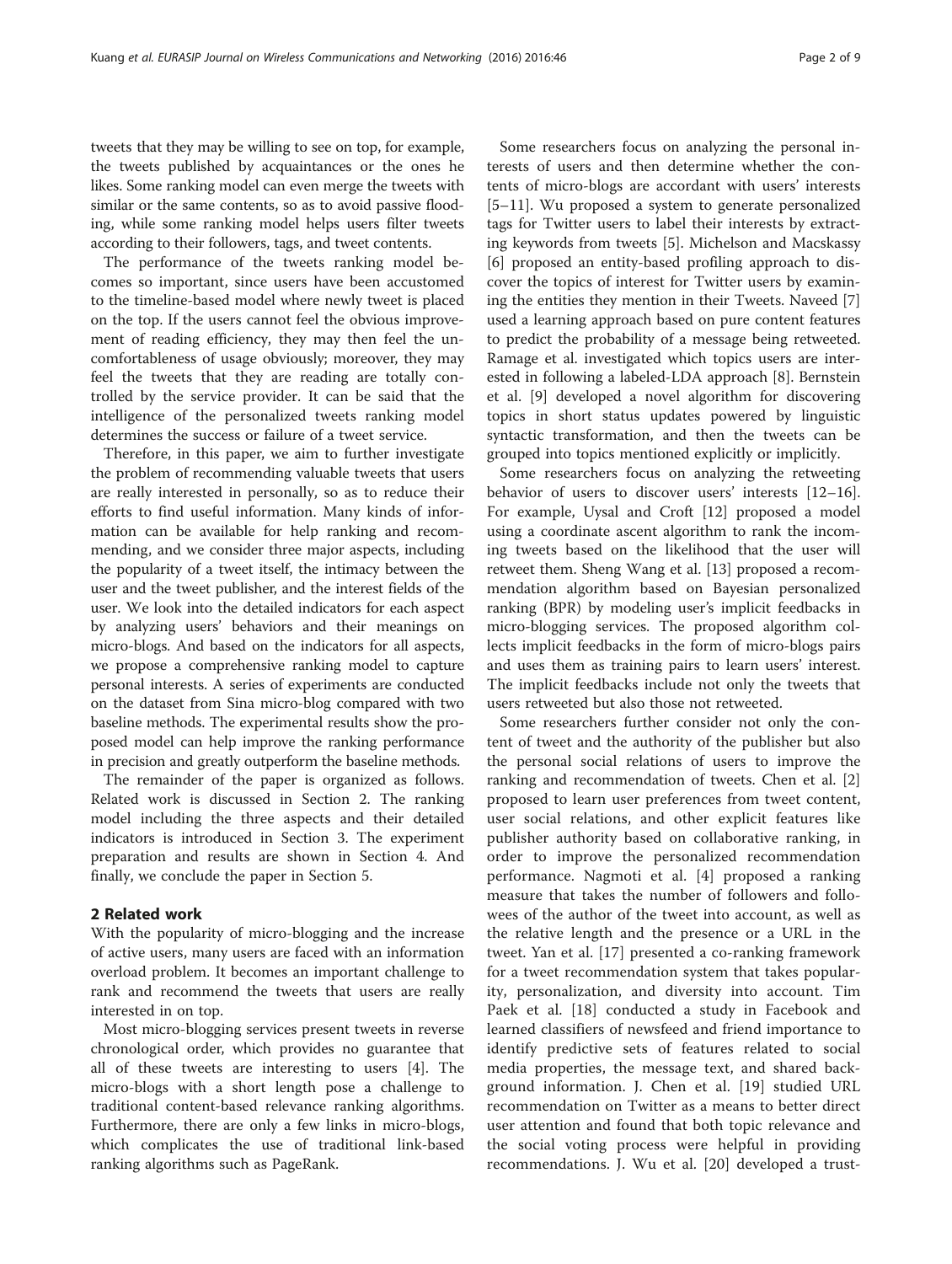<span id="page-2-0"></span>aware social media recommendation framework. A two-phase process that employs graph summarization and content-based clustering is developed to partition users into different interest groups. The interest group information is then used for recommendation purpose.

Compared with existing work, we propose a comprehensive ranking model by considering all the perspectives mentioned above. We try to divide the perspectives into three aspects, and the main contribution of our work is that we detail into each aspect for measuring indicators by analyzing users' behaviors and the meaning behind the behaviors on micro-blogs. The quantization for each indicator is defined based on a statistics of Sina micro-blog dataset. The experimental results show the listed contributions can help improve tweet ranking performance.

#### 3 Tweets ranking model

#### 3.1 Indicators for ranking

Intuitively, a tweet is valuable to a user, if the user is interested in or willing to read it. Whether a user is interested in a tweet is determined by many factors, and we try to partition the factors into three aspects, namely the popularity of the tweet, the intimacy between the user and the tweet publisher, and the interest fields of the user. We will illustrate detailed indicators of the three aspects in the following.

#### 3.1.1 Popularity of a tweet

Crowd psychology is quite common in social life. Therefore, if a tweet is very hot, it may be also interesting to the current user. On the other hand, in most cases, a hot tweet means it is worth of reading. The reason why a tweet is hot may due to that the content of a tweet is about a big social event, a celebrity's affair, or a hot contest, film, and so on. In addition, the micro-blog has a strong celebrity effect, which means a tweet that is issued by a celebrity may get a high attention by its large number of fans. To evaluate whether a tweet is hot or not, we consider the following indicators: the number of retweets, the number of comments, and the number of attitudes.

(a)Number of retweets

A representative character of a hot tweet is that there are many retweets of it. Retweeting is a common behavior in micro-blogs, which allows users to post the original tweet onto their own homepages in micro-blogs with comments. The retweeting behavior means the user is interested in the tweet to a certain extent. The 80/20 rule, or the Pareto Principal, states that for many phenomena, 80 % of consequences stem from 20 % of the causes [\[http://en.wikipedia.org/wiki/Pareto\\_principle](http://en.wikipedia.org/wiki/Pareto_principle)]. The

rule is also applicable to the micro-blog, where 80 % of the influence comes from 20 % of tweets, which are the most popular ones.

A survey is conducted on the Sina micro-blog, as shown in Fig. 1. From Fig. 1, we find that the number of retweets for up to 80 % tweets is below 200, and those tweets have a little influence on the micro-blog. Only 1 % of tweets have been retweeted over 10,000 times. According to the data distribution and the 80/20 rule, we design a three-phase formular to get the score on the part, namely  $S_{\text{number of retwects}}$ . For a tweet with retweets above 10,000 times, it will get 100 on  $S_{\rm number~of~retweets}$  for a tweet with retweets less than 200, it will get 0.1 times of retweets on  $S_{\text{number of retweets}}$ ; and for a tweet with retweets between 200 and 10,000, there is a base score 20 and an addition part according to how much it exceeds 200. A detailed score on  $S_{\text{number of retweets}}$  is defined as formula (1):

$$
S_{\text{number of retweets}} = \begin{cases} 0.1 * \chi, & \chi \leq 200 \\ 20 + 0.008 * (\chi - 200), & 200 < \chi \leq 10,000 \\ 100, & \chi > 10,000 \end{cases}
$$
(1)

(b)Number of comments

Users can also input comments below a tweet, including those with retweeting or not. A user is willing to write a comment to a tweet, can be interpreted as a kind of interest to the tweet. Therefore, another character of a hot tweet is the number of its comments.

But how many comments can be deemed as hot? To answer the question, we also make a survey on Sina micro-blog. From Fig. [2](#page-3-0), we find that the number of comments for about 80 % of tweets is below 600, and only 1 % of tweets have over 20,000 comments. According to the data distribution and the 80/20 rule, we also design a three-phase formular to get the score on the part, namely  $S_{\text{number of comments}}$ . For a tweet with retweets above 20,000 times, it will get 100 on S<sub>number of comments</sub>; for a tweet with retweets less than 600, it will get 0.033 times of retweets on

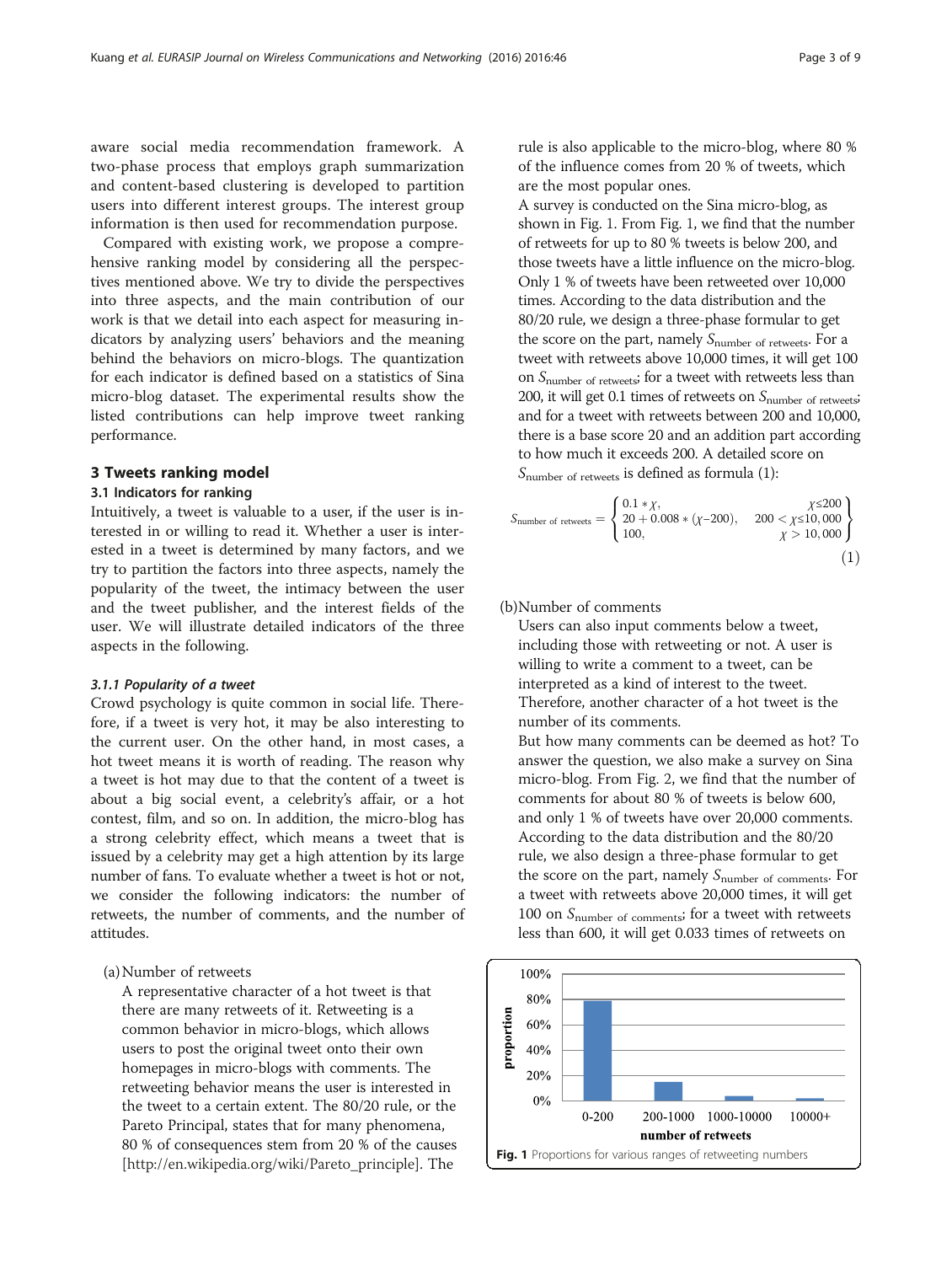<span id="page-3-0"></span>

Snumber of comments; and for a tweet with retweets between 600 and 20,000, there is a base score 20 and an addition part according to how much it exceeds 600. A detailed score on  $S_{\text{number of comments}}$  is defined as formula (2):

$$
Snumber of comments = \begin{cases} 0.033 * \chi, & \chi \le 600 \\ 20 + 0.004 * (\chi - 600), & 600 < \chi \le 20,000 \\ 100, & \chi > 20,000 \end{cases}
$$
(2)

(c)Number of attitudes

Sina micro-blog also allows users to approve a tweet by clicking a raising hand. It reflects the user's attitude towards the tweet as well as a kind of interest. Therefore, if there are many users approve the tweet, it can be said that the tweet is hot.

According to the statistics on the number of attitudes of a tweet, as shown in Fig. 3, the number for up to 80 % of tweets is less than 100, and only 1 % of tweets have over 5000 praises.

According to the data distribution and the 80/20 rule, we follow the similar design idea as above and a detailed score on this part, namely Snumber of attitudes, is defined as formula (3):



$$
Snumber of attitudes = \begin{cases} 0.2 * \chi, & \chi \leq 100 \\ 20 + 0.016 * (\chi - 100), & 100 < \chi \leq 5000 \\ 100, & \chi > 5000 \end{cases}
$$
(3)

According to our analysis, the popularity of a tweet can be reflected from its number of retweets, comments and attitudes, and we can calculate the popularity of a tweet by formula (4):

$$
S_{\text{popularity}} = \alpha * S_{\text{number of.}} + \beta
$$
  
\n
$$
* S_{\text{number of comments}} + \gamma
$$
  
\n
$$
* S_{\text{number of attitudes}}, \alpha, \beta, \gamma \in [0, 1], \text{ and } \alpha
$$
  
\n
$$
+ \beta + \gamma
$$
  
\n
$$
= 1
$$
\n(4)

Here, we simply think the three indicators are of the same influence, and we set  $\alpha = \beta = \gamma = 0.33$ .

#### 3.1.2 Intimacy between the user and the tweet publisher

The interactions between tweet users are based on a following and followed mechanism. The mechanism makes users subscribing information from their followees while spreading information to their followers. The users are connected by the following and followed mechanism, and a social network is formed.

In the list of followees, there are many kinds of social relations, such as friends, families, schoolmates, colleagues, and favorite pop stars in real life. Compared to some virtual public tweet users such as official representative for government and enterprises or some public users related to one's interest like funny stories, hairdressing, traveling, and cuisine, the social relations in real life have a closer relation than the virtual ones. Users tend to paying more attention to the tweets that are published or retweeted by the acquaintances in real life. Therefore, we think the interest of a tweet to a user is also related to the intimacy between the user and the tweet publisher. That is, if the user has a close relation and a high attention on the tweet publisher, there will be more probability that the user is interested in his published tweets.

Since there are different intimacy degrees between the user and his followees, we should further investigate the indicators that determine the intimacy degree. One thing need to note is, the relation here is single way from the user to his followees, and we just need to identify how the users cares about the followee, but not the reverse or both. According to our analysis on the interaction behaviors in micro-blogs, we think the indicators include

(a)Number of retweets, comments, attitudes, and mentions

There are four kinds of interaction behaviors between a user and his followees on micro-blogs: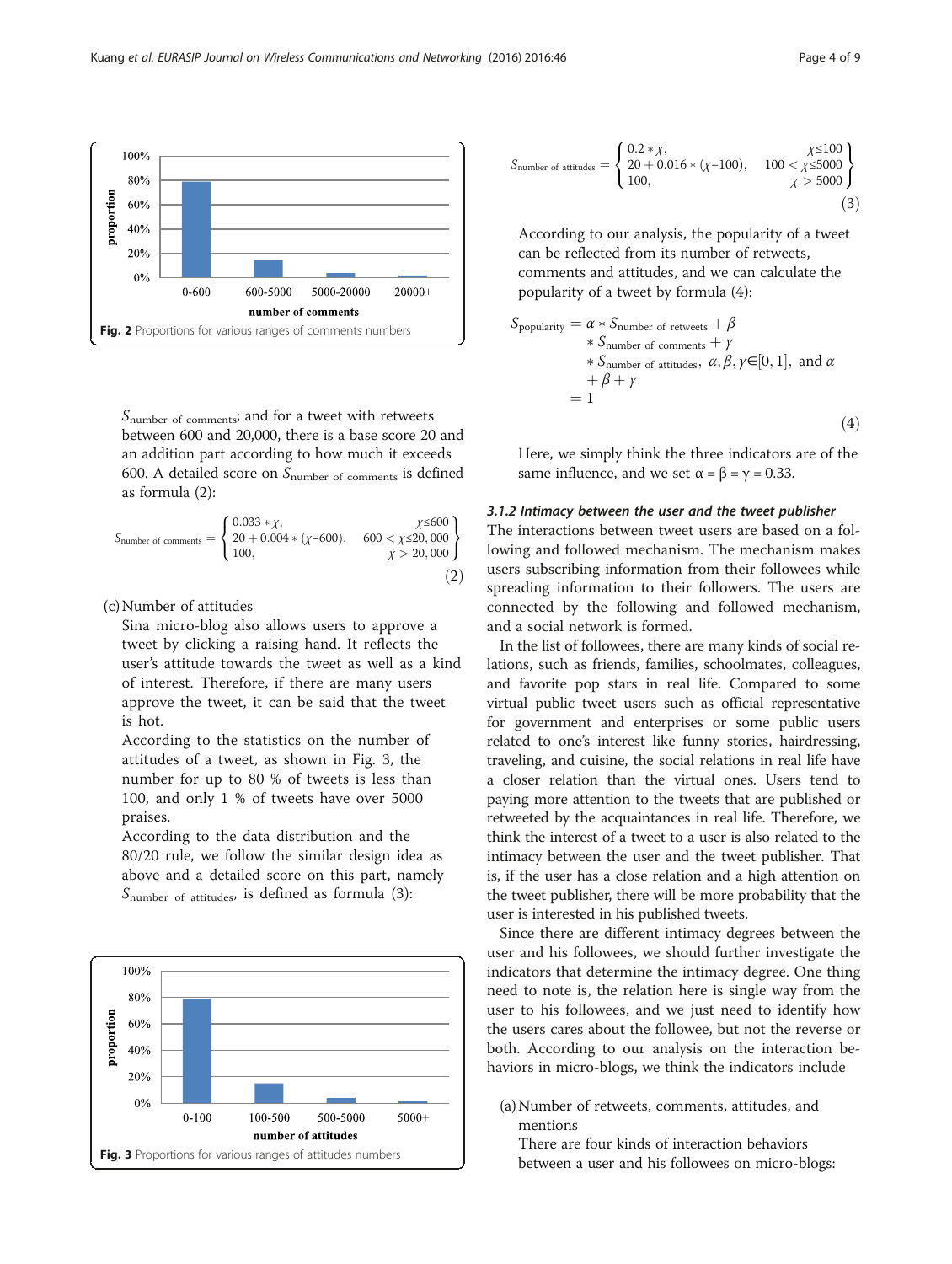retweeting a status posted by a followee, writing a comment of a tweet posted by a followee, stating an attitude of a tweet posted by a followee, and publishing a tweet with a mention of a followee. If a user has many interaction behaviors with a followee, that is, retweeting many tweets of a followee, usually writing a comment or stating an attitude of a tweet posted by the followee, or usually mentioning a followee in the user's tweets, it means the user plays a high attention and interaction on the followee. Therefore, the total number of retweets, comments and attitudes of all tweets posted by a followee, and the number of mentions can reflect the intimacy of the users to the followee. The score on the total number of interactions is a function  $f_{\text{number of interactions}}$  that is related to the number of interactions. According to a statistics on the number of various interactions between users on Sina micro-blog as shown in Fig. 4, the number of interactions between over 80 % user pairs is below 50, while only 1 % is above 500. Therefore, the function  $f_{\text{number of interactions}}$  is defined as formula (5):

$$
f_{\text{number of interactions}} = \begin{cases} 0.4 * \chi, & \chi \le 50 \\ 20 + 0.17 * (\chi - 50), & 50 \le \chi \le 500 \\ 100, & \chi > 500 \end{cases}
$$
(5)

(b)Average response time of retweets, comments, and attitudes

In addition to the total number of the interaction behaviors, we find that the extent of attention is also related to the average response time of the interaction behaviors. Specifically speaking, if the user retweets, comments, or states an attitude about the tweet after a long time when the followee published it, it means the user reviewed the unread tweets of the followee purposely, and it can be concluded that the user pays a close attention to the followee. Another case is, if the user often makes a quick response about the



followee's tweets, the user may also pay close attention to the followee in real time. The average response time can also reflect the intimacy of the users to the followee.

The average response time is worked as a coefficient, and if the average response time of all interactions between the users is very small or very large, the coefficient is set to a larger number. According to the statistics on the average response time of interaction, as shown in Fig. 5, about 80 % interactions are taken from 3 to 24 h after the original tweet is issued, and only 2 % interactions are taken within 0.5 h or after over 72 h. Therefore,  $\Phi_{\text{average response time}}$  is defined as follows:

$$
\Phi_{\text{average response time}} = \begin{cases}\n0.4 & x \leq 0.5, \ 3 \leq x \leq 24, \ 72 \\
0.1 & x \leq 0.5, \ 3 \leq x \leq 3, \ 24\n\end{cases}
$$
\n
$$
(6)
$$

(c)Binary follow and mutual follow

If the user  $A$  follows another user  $B$ , and meanwhile user B follows A, in most cases, they may know each other and be willing to know each other's news, and their relation is closer than unilateral following. Binary follow is worked as a coefficient, and  $\Delta_{\text{binary follow}}$  is defined as:

$$
\Delta_{\text{binary follow}} = \begin{cases} 0.1 & \text{binary follow is true} \\ 0 & \text{binary follow is false} \end{cases}
$$
 (7)

If there are many mutual followees between the two users  $A$  and  $B$ , it represents the mutual social circle and friendship value orientation between them, which can reflect the intimacy of the users to an extent. Mutual follow is also worked as a coefficient, and  $\Psi_{\text{mutual follow}(A,B)}$  is defined as:

$$
\Psi_{\text{mutual follow}(A,B)} = \frac{\text{followee}_A \cap \text{followee}_B}{\text{followee}_A} \tag{8}
$$

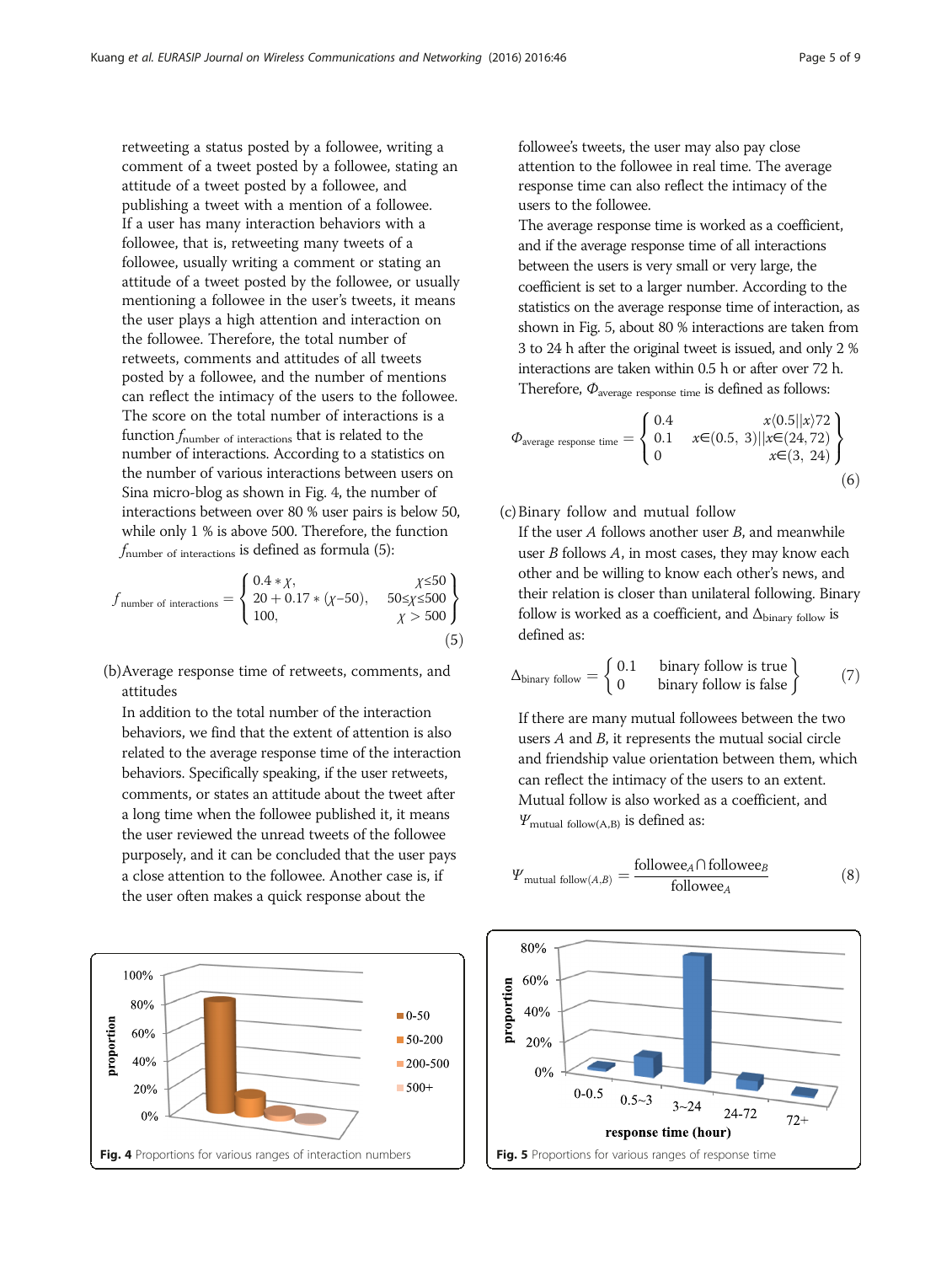<span id="page-5-0"></span>In summary, there are four indicators in calculating the intimacy between the user and a followee. The number of interaction behaviors carried by the user to the followee is worked as a base score, while the latter three indicators are worked as an adding coefficient. Specifically, the intimacy between the user  $A$  and a followee  $B$  can be calculated by formula (9):

$$
S_{\text{intimaxy}(A, B)} = f_{\text{number of interactions}} * \begin{pmatrix} 1 + \Phi_{\text{average response time}} \\ +\Delta_{\text{binary follow}} \\ +\Psi_{\text{mutual follow}(A, B)} \end{pmatrix}
$$
(9)

## 3.1.3 Interest fields of the users

In addition to the hot tweets that appeal to most people and the tweets that are posted by close friends or loved ones, users may also be interested in the tweets that are matched with his interest fields. For example, a user loves traveling, he will be apt to reading the tweets related to discount flight tickets, accommodation, or tourism strategy.

The interest fields can be discovered from the tags marked by the user himself, such as music, travel, and delicacy. The interest fields can also be discovered from the celebrities that the user follows, as well as the tweets posted by the user. Text mining and clustering can be applied here to get the interest fields implicitly revealed by the user.

Once the set of interest fields is achieved from the three parts, we can simply determine whether a tweet falls into one of the user's interest fields by the mature text matchmaking technology. Hence, the score for the tweet t on the user A's interest fields  $S_{\text{interest}(A,t)}$  can be defined as the max matching degree between the text of tweet and A's interest fields. In formula (10), Sim  $(m, n)$ is the semantic similarity between term  $m$  and  $n$ ,  $t$  represents the keywords in the tweet  $t$ , Interest<sub>A</sub> is the set of interest fields of user A, and Interest<sub>A, i</sub> is one of the interest field of user A.

$$
S_{\text{interest}(A,t)} = \max_{j} \text{Sim}(t, \text{ Interest}_{A,j}) \tag{10}
$$

#### 3.2 Personal tweet recommendation

Every user has his own attention preference on tweets. For example, some users who like reading news may prefer to paying close attention to hot topics and hot tweets, so that they can get a quick glance at what happened recently and what the others are paying attention to. Some users are inclined to interacting with their friends or fans, and some other ones may focus on the parts that are conformed to their interest field or personality. Therefore, for different types of users, there should be different recommendation formula, in which the three aspects are fixed while their coefficients are different. A general partition is shown as follows according to 80/20 rule and Maslow's demand theory.

3.2.1 Users of type 1 Social demand is one kind of demands in Maslow's demand theory. For the users who care most about social demand, they may pay extra attention to their followees and friends. They wish to extend their friendship by social network. Therefore, for these users, the weight of tweets which are published by their followees with close relation may take a primary place, and the formula is set as (11). Please note,  $S_{\text{popularity}}$ S<sub>intimacy</sub>, and S<sub>interest</sub> are normalized before taking into formula (11). And it is similar in formulas (12) and (13).

$$
V_{\text{total}} = S_{\text{popularity}} * 0.1 + S_{\text{intimaxy}} * 0.8 + S_{\text{interest}} * 0.1 \tag{11}
$$

3.2.2 Users of type 2 Respect demand is another kind of psychology demands. People wish to have a stable social position and wish to be recognized by their personal ability and achievements. Such kind of demand can be realized by following hot tweets or topics. So they can spread their humanistic concern to earn the respect, believe, and high appraisal from others and to prove their social value. For this kind of users, the weight of popularity of tweet takes a primary place, and the formula is set as follows:

$$
V_{\text{total}} = S_{\text{popularity}} * 0.8 + S_{\text{intimaxy}} * 0.1 + S_{\text{interest}} * 0.1
$$
\n(12)

3.2.3 Users of type 3 Self realization is the highest level in Maslow's demand theory. It means elaborating personal ability to the best and realizing personal dream and aspiration. Users can improve their learning ability by following the experts in their research area, and meanwhile, they may wish to improve their impact through their words. For this kind of users, the weight of their own interest fields may take a primary place, and hence, the formula is set as follows:

$$
V_{\text{total}} = S_{\text{popularity}} * 0.1 + S_{\text{intimaxy}} * 0.1 + S_{\text{interest}} * 0.8
$$
\n(13)

## 4 Experiments

## 4.1 Dataset

We obtained micro-blog dataset for experiments by invoking APIs provided by Sina. Most API accesses such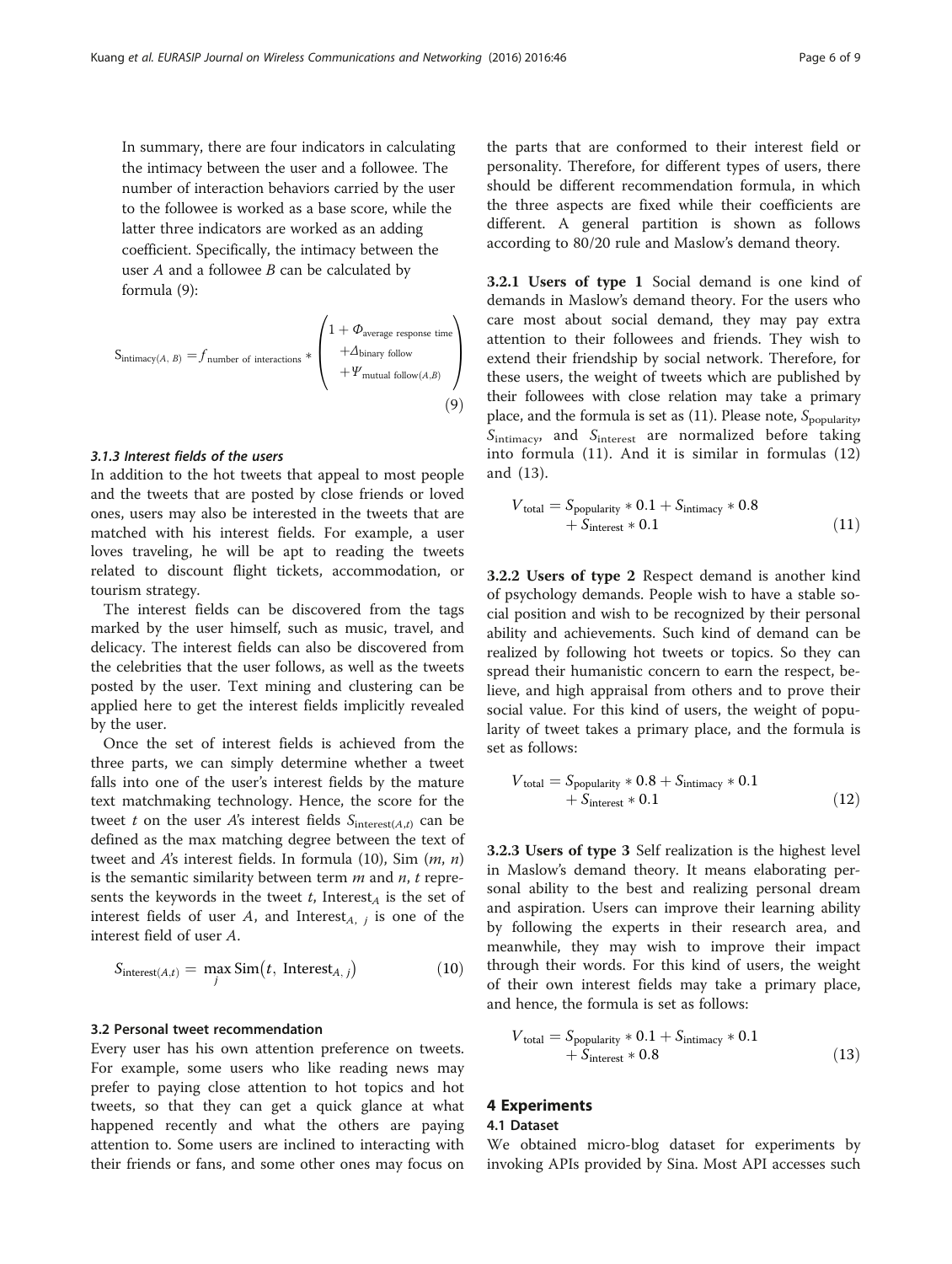<span id="page-6-0"></span>as publishing a tweet, acquiring a private message, and adding a follow require user identification and authorization. Hence, we need to take OAuth2.0 authorization before catching data.

According to the analysis of ranking indicators above, we found the corresponding API interfaces to catch the needed data. Table 1 shows the URL and function of API interfaces we used in the experiments.

The interfaces are mainly used in the data catching in the following three aspects of indicators: popularity of a tweet, intimacy between the user and the publisher of the tweet, and the interest fields of the user.

(a) Popularity of a tweet

The user ID is passed into the API invocation of No. 15 in Table 1 (statuses/friends\_timeline), in order to get the latest tweets published by all the followees of current user, including the number of retweets and comments of all the tweets, and if a tweet is the retweeting of another tweet, the number of retweets and comments of the original tweet is also returned.

Meanwhile, the API interfaces of No.10 (trends/ hourly), No.11 (trends/daily) and No.12 (trends/

#### Table 1 Common API interfaces

| Number         | <b>API</b>                    | Function                                            |
|----------------|-------------------------------|-----------------------------------------------------|
| 1              | statuses/public timeline      | Get the latest public tweets                        |
| $\mathfrak{D}$ | statuses/user_timeline        | Get the tweets that the user<br>published           |
| 3              | statuses/mentions             | Get the latest tweet that @<br>current user         |
| 4              | comments/by_me                | Get the comments that I issued                      |
| 5              | comments/to me                | Get the comments that I<br>received                 |
| 6              | friendships/friends           | Get the follow list of current<br>user              |
| 7              | friendships/friends/bilateral | Get double follow list                              |
| 8              | friendships/followers         | Get the fan list of current user                    |
| 9              | friendships/followers/active  | Get fans with high quality of<br>current user       |
| 10             | trends/hourly                 | Return the hot topics in the<br>latest 1 h          |
| 11             | trends/daily                  | Return the hot topics in the<br>latest 1 day        |
| 12             | trends/weekly                 | Return the hot topics in the<br>latest 1 week       |
| 13             | favorites                     | Get the favorite tweets of<br>current user          |
| 14             | favorites/tags                | Get the favorite tags of current<br>user            |
| 15             | statuses/friends_timeline     | Get the latest tweets published<br>by all followees |

weekly) are also invoked, in order to get the hot topics in the latest 1 h, 1 day, and 1 week. The obtained tweets are matched against these hot topics through an approximate matchmaking. The matched ones are marked as 1, while those without hot topic tags are marked as 0.

- (b) Intimacy between the user and the tweet publisher The user ID is passed into the API invocation of No. 6 (friendships/friends) and No.7 (friendships/ friends/bilateral) in Table 1, in order to get all the followees and double follow list of current user and meanwhile get the number of comments and mentions that the users made to a followee through API of No. 3 (statuses/mentions) and No. 4 (comments/by\_me), so that we can calculate the intimacy degree between the user and each followee.
- (c) Interest fields of the user

The user ID is passed into the API invocation of No. 13 (favorites) and No.14 (favorites/tags) in Table 1, in order to get all the tweets that the user marked as favorite, as well as their tags. Meanwhile, the celebrities that the user followed as interest can also be analyzed to mine the interest fields of the user. If the content or the tag of a tweet falls into the interest fields of the user, it is marked as 1, otherwise 0.

## 4.2 Results

In order to test the proposed ranking model, we asked 1048 volunteers who are relatively active in Sina microblog to participate in our experiments. The number of their followees ranges from 10 to 1000, and the average number of newly arrived tweets from their followees per hour is 56. They are asked to give their feedbacks to the chronological and intelligent ranking model by Sina and our proposed ranking model. If a tweet is useful to them, the tweet is marked as true, otherwise false. Their feedbacks are collected five times per day and the time interval between each time is over 2 h. We keep track of their opinions for 1 month.

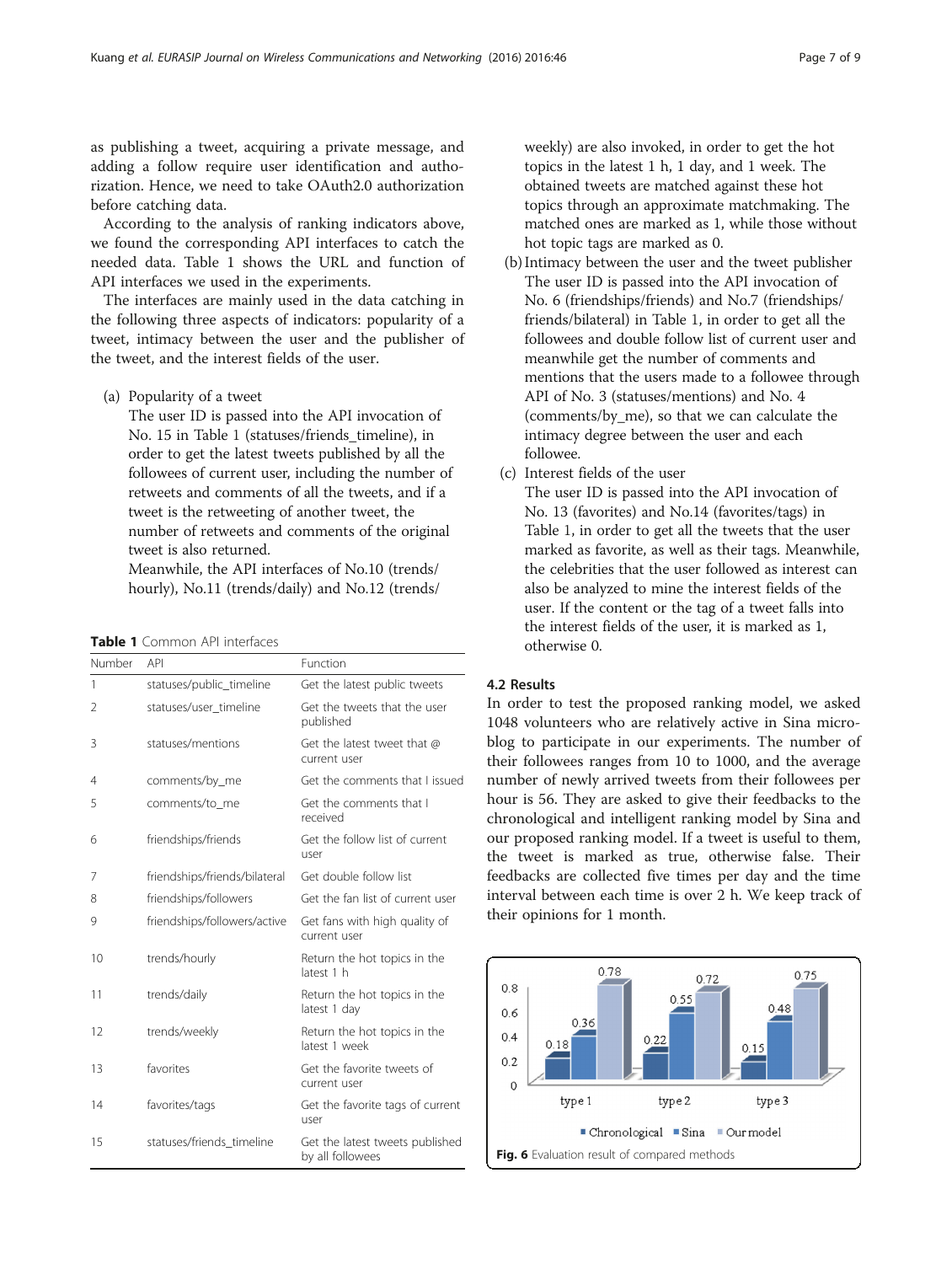<span id="page-7-0"></span>We use Mean Average Precision (MAP), a popular rank evaluation method to evaluate the three models. For a single user, the precision for one time is defined as the number of tweets that are marked as true divided by the number of tweets that are generated after the last login. And then, the average precision for one user is defined as the sum of precision values for 150 times divided by 150.

The users are asked to choose one type of recommendation model that is appropriate to them. Therefore, the users are divided into three groups, and the number of users of type 1, type 2, and type 3 is 557, 348, and 143, respectively. Figure [6](#page-6-0) shows the results of MAP on the three groups of dataset.

Not surprisingly, the performance of the chronological ranking is close to a random strategy, and it is decided by the proportion of positive samples that happen to be posted just now. Also, ranking by the intelligent model of Sina performs poorly with (0.36 + 0.55 + 0.48)/3 = 0.46 MAP. On the other hand, our proposed ranking model has  $(0.78 + 0.72 + 0.75)$  /3 = 0.75 MAP. The difference between the latter two models is especially large for the users of type 1. This means that there is still a wide gap between personal interests and the focus of public attention, which indicates that personalization is very important on micro-blog.

From the above results, we conclude that our proposed method gives a great improvement in ranking performance. The result can be explained by the fact that the model includes more indicators to describe the personal interests, the attributes of tweets, and user social relations, and this helps detect the detailed preferences of users.

## 5 Conclusions

In this paper, we propose a comprehensive ranking model for recommending valuable tweets to users. Our approach considers three important aspects, namely the popularity of a tweet, the intimacy between the user and the tweet publisher, and the interest fields of the user, to make a comprehensive decision on ranking. Experiments on real world data show all the information used can help improve the recommendation performance, and our final method outperforms several baseline methods.

Our future work includes

- 1. The coefficients in the personalized ranking formula for three types of users are predefined and fixed, and we plan to learn the coefficients as well as his preference from the user's historical behaviors.
- 2. Our proposed model is generic, and we can incorporate more information and indicators for ranking by analyzing users' behaviors.
- 3. We also plan to conduct a series of experiments on Twitter to verify our proposed model.

#### Competing interests

The authors declare that they have no competing interests.

#### Acknowledgement

This work was supported in part by a grant from National Natural Science Foundation of China (61202095, 61202341), the scientific research project of Central South University (7608010001), the Major Science and Technology Research Program for Strategic Emerging Industry of Hunan (2012GK4106), International Science and Technology Cooperation Special Projects of China (2013DFB10070), Hunan Science and Technology Plan (2012RS4054), Key Laboratory of Intelligent Perception and Systems for High-Dimensional Information of Ministry of Education Innovation Fund (JYB201502), and Project of Innovationdriven Plan in Central South University (2015CXS010).

#### Author details

<sup>1</sup>School of Software, Central South University, Changsha, China. <sup>2</sup>Institute of Services Engineering, Hangzhou Normal University, Hangzhou, China. <sup>3</sup>School of Information Science & Engineering, Central South University, Changsha, China.

#### Received: 19 October 2015 Accepted: 18 January 2016 Published online: 10 February 2016

#### References

- J Zhang, Y Qu, J Cody et al., A case study of micro-blogging in the enterprise: use, value, and related issues, 2010, pp. 123–132. Proceedings of the SIGCHI Conference on Human Factors in Computing Systems. ACM
- 2. K Chen, T Chen, G Zheng, O Jin, E Yao, Y Yu, Collaborative personalized tweet recommendation, in Proceedings of the 35th international ACM SIGIR conference on Research and development in information retrieval, 2012, pp. 661–670
- 3. J Tang, X Hu, H Liu, Social recommendation: a review. Soc. Netw. Anal. Min. 3(4), 1113–1133 (2013)
- 4. R Nagmoti, A Teredesai, M De Cock, Ranking approaches for microblog search, 2010, pp. 153–157. IEEE/WIC/ACM International Conference on Web Intelligence and In-telligent Agent Technology (WI-IAT)
- 5. W Wu, B Zhang, M Ostendorf, Automatic generation of personalized annotation tags for Twitter users, in Human language technologies: the annual conference of the North American chapter of the association for computational linguistics, 2010, pp. 689–692
- 6. M Michelson, S Macskassy, Discovering users' topics of interest on Twitter: a first look, in Proceedings of the fourth workshop on Analytics for noisy unstructured text data, ACM, 2010, pp. 73–80
- 7. N Naveed, T Gottron, J Kunegis et al., Bad news travel fast: a content-based analysis of interestingness on twitter, 2011, pp. 1–7. Proceedings of the 3rd International Web Science Conference. ACM
- 8. R Daniel, D Susan, L Dan, Characterizing microblogs with topic models, in International AAAI Conference on Weblogs and Social Media, 2010, pp. 130–137
- 9. MS Bernstein, B Suh, L Hong, J Chen, S Kairam, EH Chi, Eddi: interactive topicbased browsing of social status streams, 2010, pp. 303–312. Proceedings of the 23nd annual ACM symposium on User interface software and technology
- 10. W Geyer, C Dugan, DR Millen et al., Recommending topics for self-descriptions in online user profiles, 2008, pp. 59–66. [C]//Proceedings of the 2008 ACM conference on Recommender systems. ACM
- 11. D Ramage, S Dumais, D Liebling, Characterizing microblogs with topic models, 2010
- 12. U Ibrahim, W Bruce Croft, User oriented tweet ranking: a filtering approach to microblogs, in Proceedings of the 20th ACM International Conference on Information and Knowledge Management, 2011, pp. 2261–2264
- 13. S Wang, Z Wang, M Zhang, Personalized recommendation algorithm on microblogs. Journal of Frontiers of Computer Science and Technology 6(10), 895–902 (2012)
- 14. S Adalı, J Golbeck, Predicting personality with social behavior: a comparative study. Soc. Netw. Anal. Min. 4(1), 1–20 (2014)
- 15. H Wang, L Yiping, F Zhuonan, F Ling, Retweeting analysis and prediction in microblogs: an epidemic inspired approach, 2013, pp. 13–24. China Communications
- 16. F Xin, Y Shen, Study of collective user behaviour in Twitter: a fuzzy approach, 2014, pp. 1–12. Neural Computing and Applications